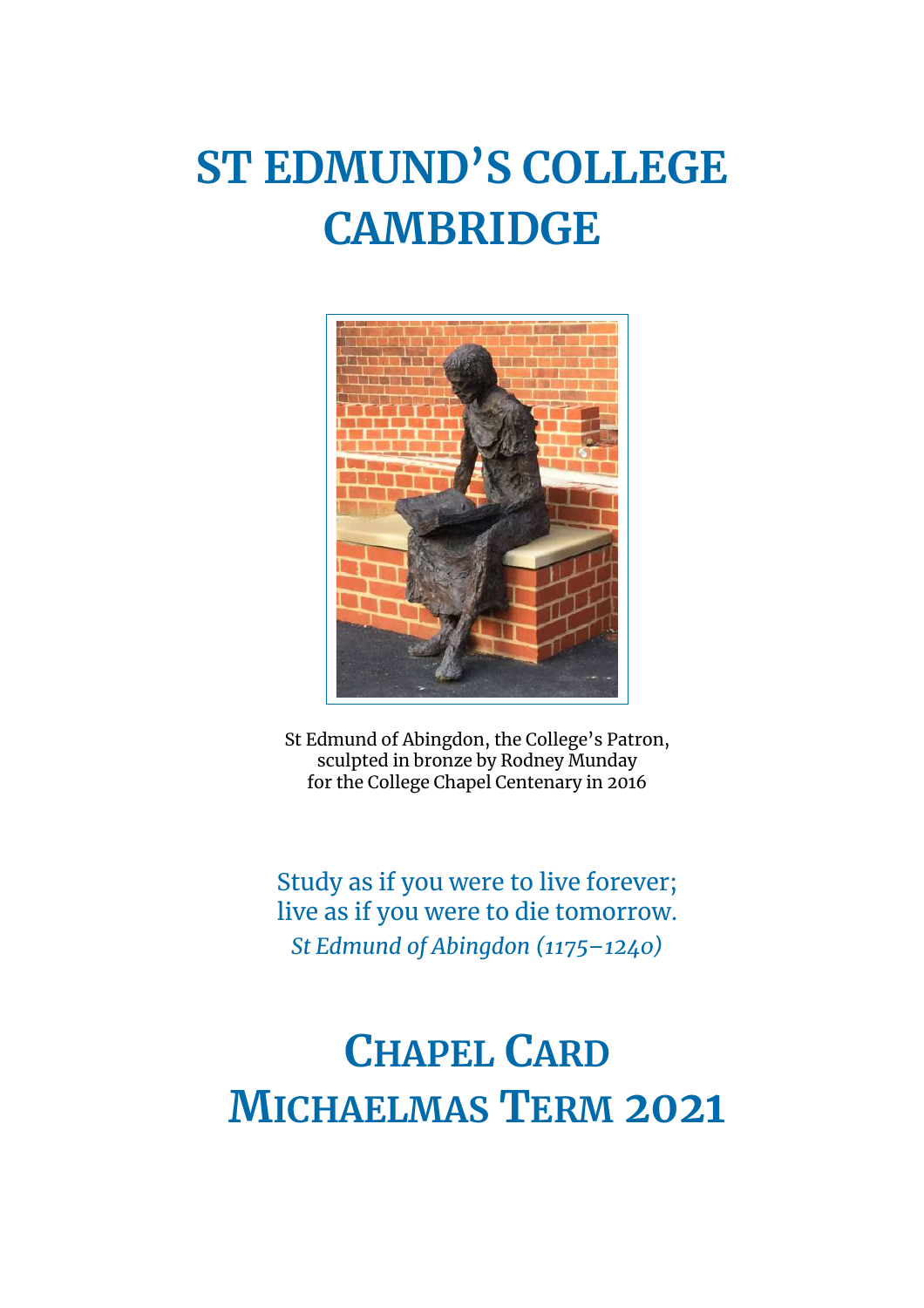## **MASS TIMES**

**Sunday Mass** is celebrated throughout the calendar year at 10.30am

**Weekday Mass**: Wednesdays in term-time, 12:00

#### **SUNDAY MASSES IN TERM TIME**

| Inaugural Mass (28th Sunday in OT) - Schola |
|---------------------------------------------|
| 29th Sunday in Ordinary Time                |
| 30th Sunday in Ordinary Time                |
| All Saints Chapel Choir                     |
| 32nd Sunday in Ordinary Time                |
| 33rd Sunday in Ordinary Time                |
| Christ the King Choir                       |
| 1st Sunday of Advent Chapel Choir           |
|                                             |

#### **SUNDAY MASSES IN THE VACATION**

| 2nd Sunday of Advent                  |
|---------------------------------------|
| 3rd Sunday of Advent (Gaudete Sunday) |
| 4th Sunday of Advent                  |
| The Holy Family                       |
| 2nd Sunday of Christmas               |
| The Baptism of the Lord               |
|                                       |

#### **HOLY DAYS**

| 2 November 18:15         | The Commemoration of the Faithful |
|--------------------------|-----------------------------------|
|                          | Departed (All Souls)              |
| 8 December<br>18:15      | The Immaculate Conception         |
|                          | of the Blessed Virgin Mary        |
| <b>24 December 21:00</b> | <b>Midnight Mass and Carols</b>   |
| 25 December 10:30        | <b>Christmas Morning Mass</b>     |
| 18:15                    | The Epiphany of the Lord          |
|                          |                                   |

The Sacrament of Reconciliation (Confession) is available by appointment with the Dean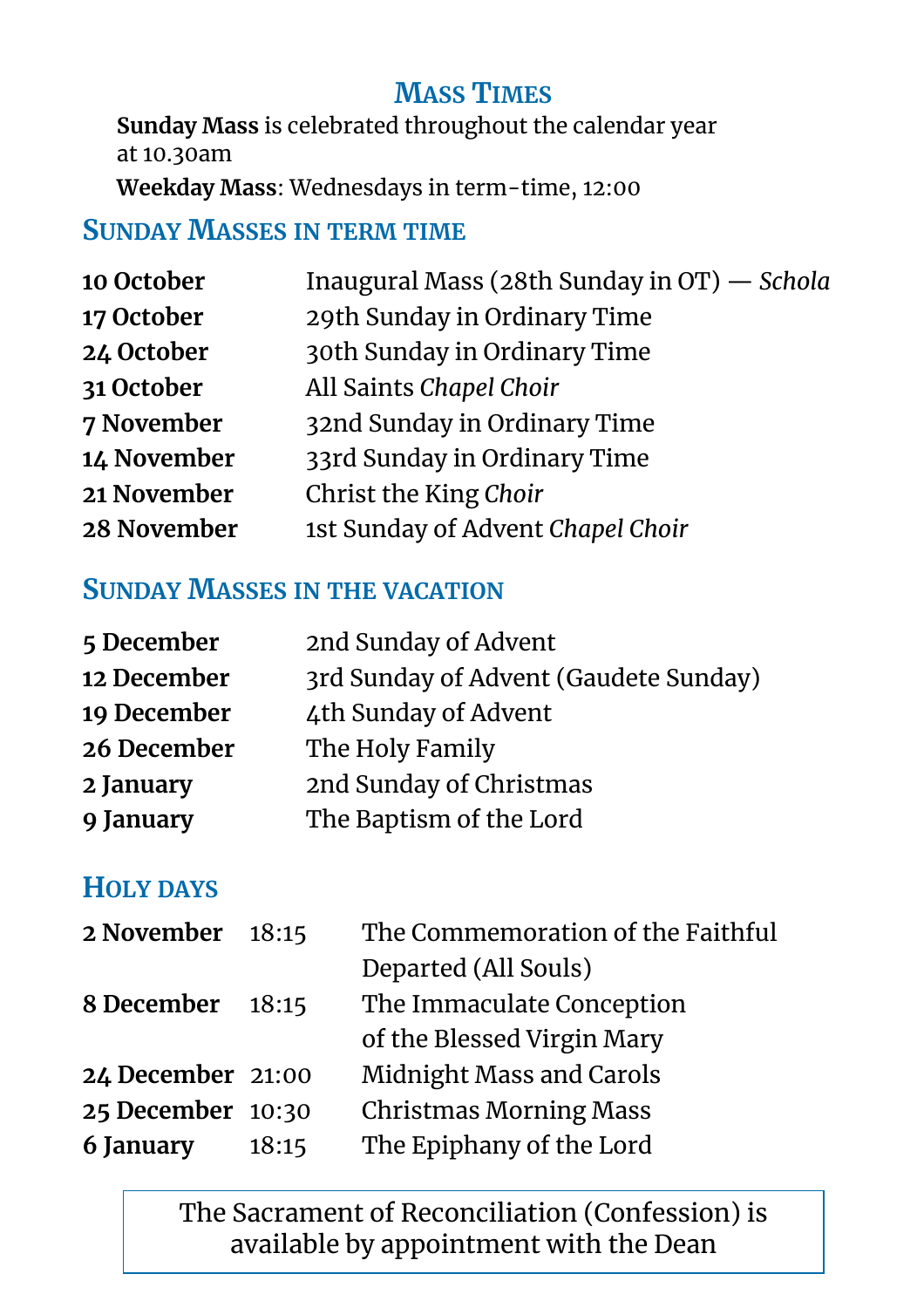**ANGLICAN EUCHARIST** Wednesday 17th November, 12:00

## **SOLEMN SUNG VESPERS FOR THE COLLEGE'S PATRONAL FEAST OF ST EDMUND**

#### **Friday 19th November 18:15** *Schola*

## **COLLEGE ADVENT CAROL SERVICE BY CANDLELIGHT**

#### **Friday 3rd December 18:15** *Schola*

## **MUSIC IN ST EDMUND'S COLLEGE CHAPEL**

The **Chapel Choir** The Chapel Choir sing for Sunday Mass generally once a month, and membership is open to anyone. There is no audition process, and members range from experienced singers to those who are just starting out.

**The Chapel Schola** The Chapel Schola is open to students of St Edmund's and the wider University, and Choral Awards are available for members of the College. The Schola generally sing one- or two-to-a-part, so a high standard of musicianship is required. Entry is by audition. The commitment is roughly eight hours a term, providing an ideal opportunity for experienced singers who for whatever reason are unable to commit to the busier schedule of another Collegiate Choir.

Singing lessons are available free-of-charge to members of both choirs. The Director of Chapel Music (Miss Louisa Denby) welcomes enquiries at any stage of the year; she can be reached via chapel-music@st-edmunds.cam.ac.uk.

## **THE VON HÜGEL INSTITUTE**

The Von Hügel Institute, for critical Catholic enquiry is part of St Edmund's College. For further information about the Institute and upcoming events, please visit: <https://www.vhi.st-edmunds.cam.ac.uk>